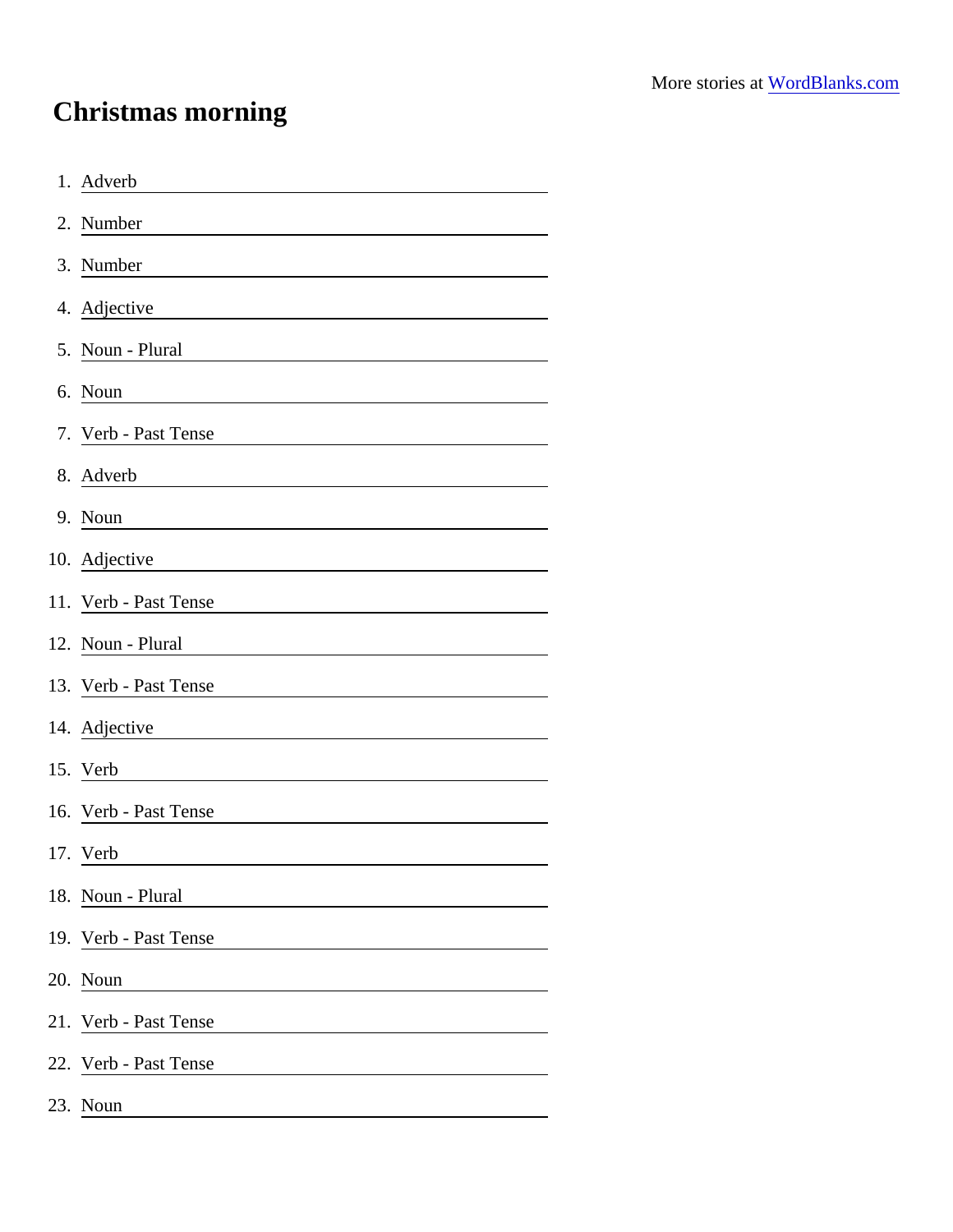| 24. Verb - Past Tense      |
|----------------------------|
| 25. Adverb                 |
| 26. Verb - Past Tense      |
| 27. Verb                   |
| 28. Adverb                 |
| 29. Adjective              |
| 30. Noun - Plural          |
| 31. Verb - Past Tense      |
| 32. Adjective              |
| 33. Adverb                 |
| 34. Noun                   |
| 35. Adjective              |
| 36. Noun                   |
| 37. Noun - Plural          |
| 38. Verb - Past Participle |
| 39. Verb                   |
| 40. Adjective              |
| 41. Adverb                 |
| 42. Noun                   |
| 43. Verb - Past Tense      |
| 44. Verb - Present Tense   |
| 45. Noun                   |
| 46. Noun                   |
| 47. Adverb                 |
| 48. Adjective              |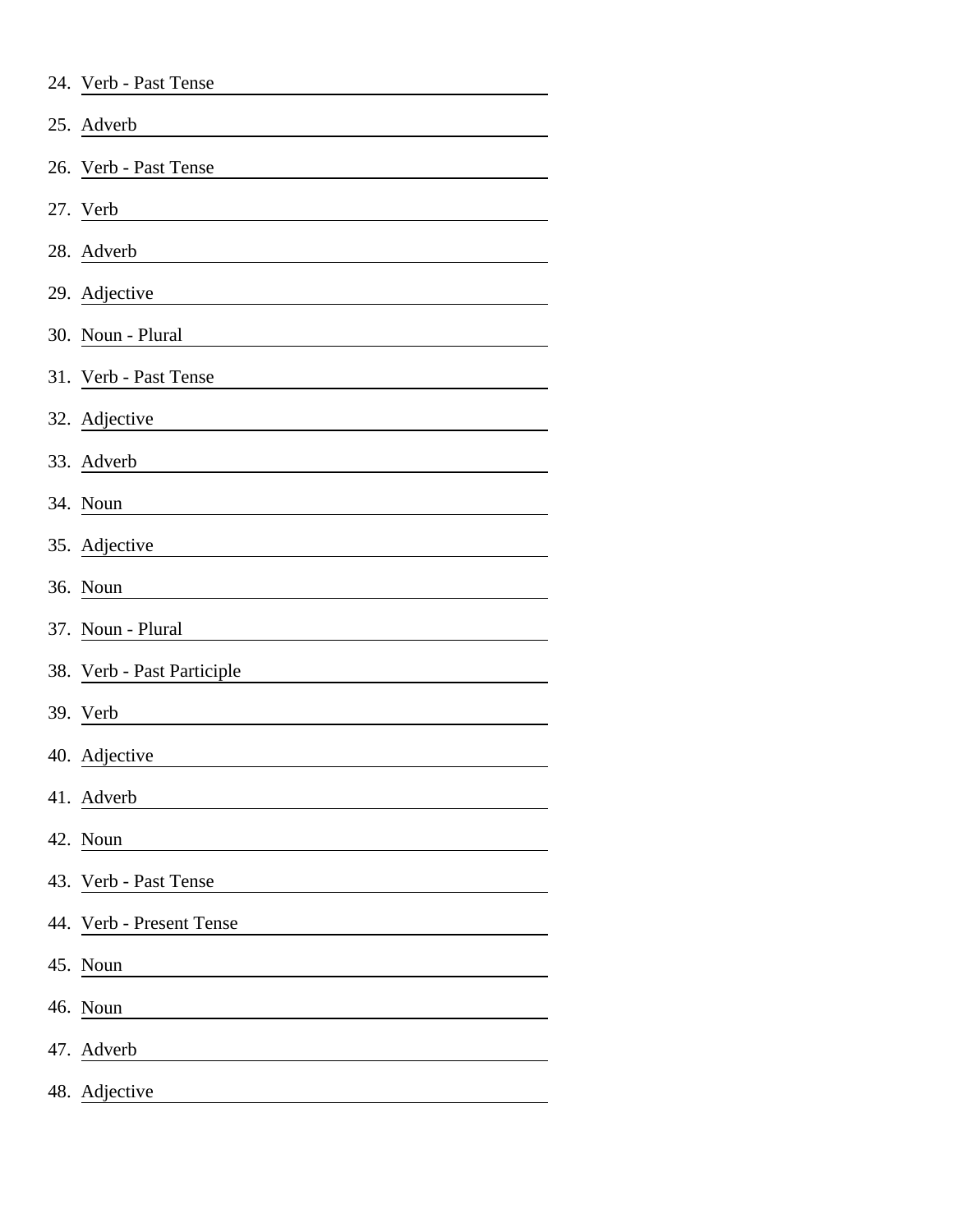- 49. Verb Past Tense
- 50. Noun Plural
- 51. Noun Plural

52. Adverb